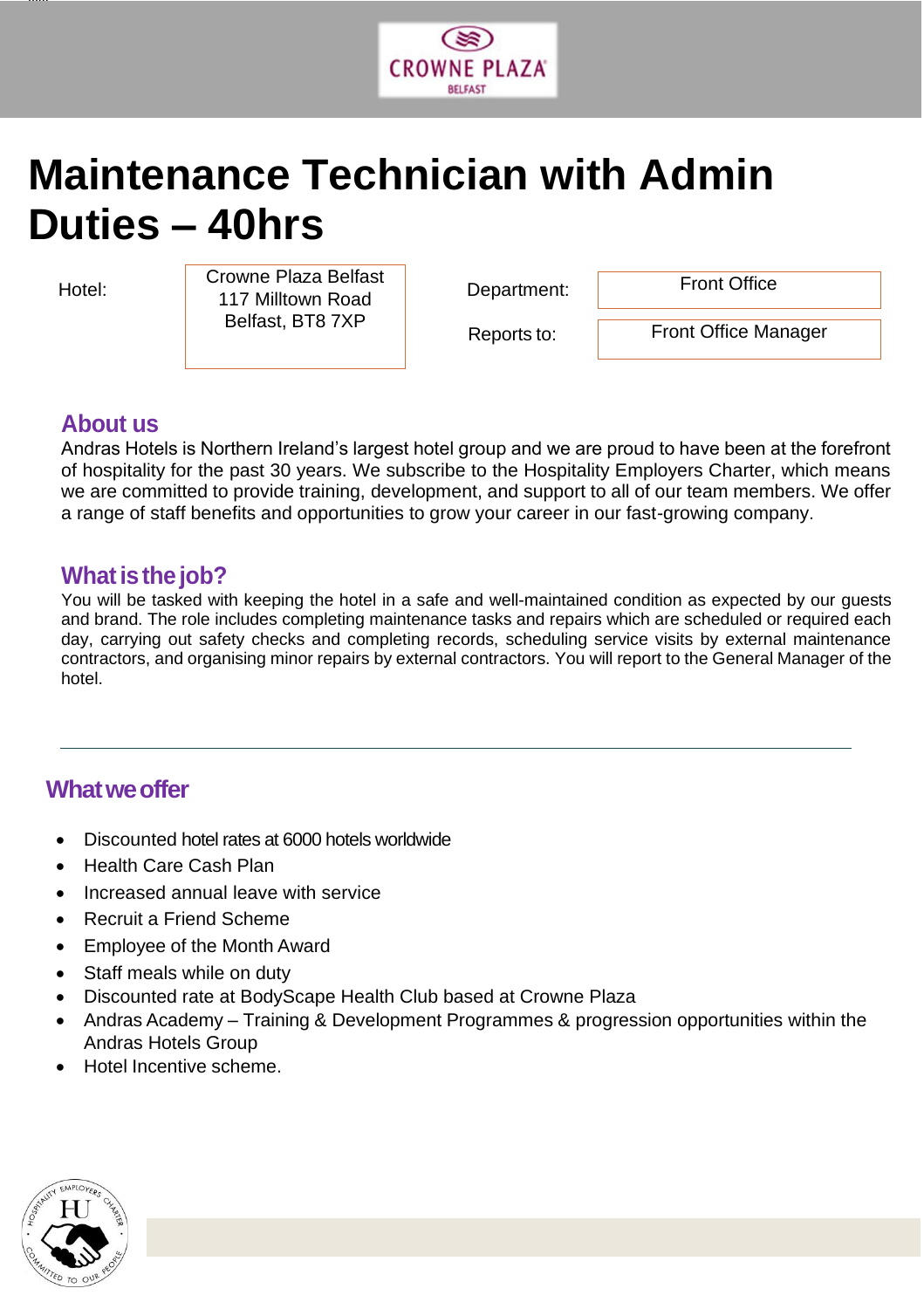

# **Your day to day**

jjjjjj

- Achieve individual and departmental targets and objectives.
- Maintaining a safe environment for hotel guests and team members by completing safety checks and updating and maintaining health & safety records.
- Completing maintenance tasks and repairs which are scheduled or required each day, such as painting, changing light bulbs, tightening, or replacing fixtures and fittings, replacing or repairing broken furniture/equipment, and carrying out basic plumbing and electrical repairs where qualified and safe to do so.
- Completing preventative maintenance checks and tasks and maintain records.
- Ensure scheduled service visits by external contractors are completed, maintain records and follow-up on remediation works that may be required.
- Organise minor repairs where required by external contractors, including obtaining quotes, issuing purchase orders, and ensuring satisfactory completion of the work.
- Have an understanding of the hotel's plant and equipment and safety systems, including how to interpret readings from meters & gauges. Read and understand health and safety manuals. Reporting issues with systems and equipment.
- Maintain maintenance inventory and requisition parts and supplies as needed.
- Keep maintenance tools in good condition
- Keep work areas clean and tidy
- Assist housekeeping with scheduled tasks.
- Any other tasks as requested by management.

## **Whatweneedfrom you**

#### **Essential:**

- Experience in carrying out basic maintenance tasks
- Experience of using computer to check emails, send reports
- Good understanding of English, both written and oral
- Ability to multi-task in a busy environment whilst adhering to Standard Operating Procedures
- Ability to work within a Team and also independently
- High standards of Attention to Detail
- Ability to communicate and follow instruction

#### **Desirable:**

Experience in a maintenance role in a hotel or customer facing environment